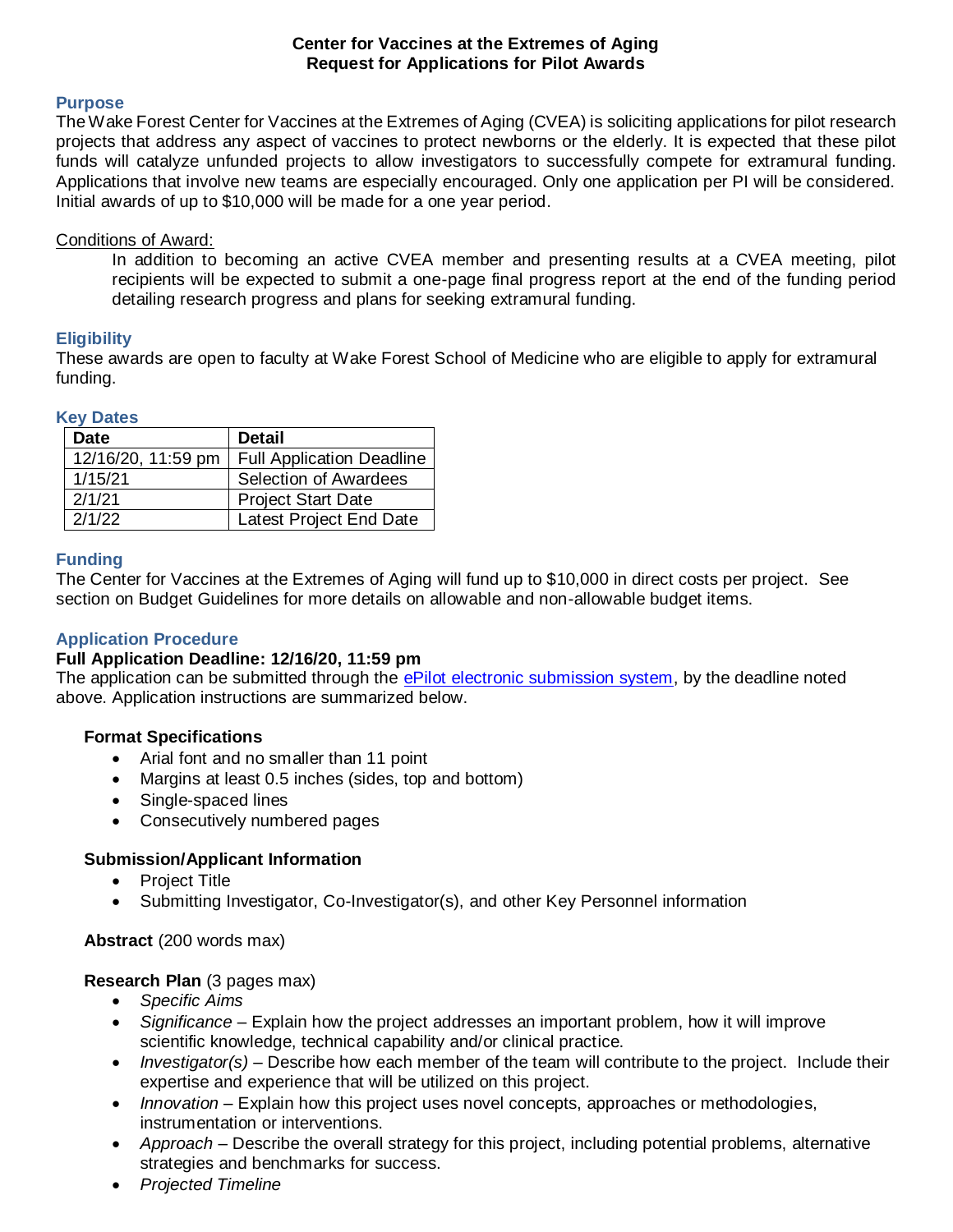# **Information Regarding Human Subjects**

Address the following if the project **involves human subjects**.

- Provide a one-page document addressing the Protection of Human Subjects, if applicable.
- IRB Approval Status (please note: IRB approval is not required for full application submission, however **a delay in IRB approval does not alter the project end date**) Pre submission discussion with the Wake Forest IRB is strongly suggested.

## **Information Regarding Live Vertebrates** if applicable.

 IACUC Approval Status (please note: IACUC approval is not required for full application submission, however **a delay in IACUC approval does not alter the project end date**)

## **Budget and Justification** (budget template plus 1-page justification)

- Complete the [budget template form](https://wakehealth.sharepoint.com/:x:/r/teams/CTSIWebCollection/Shared%20Documents/CSTI-Public/CTSI%20Pilot%20Budget%20Template.xlsx) provided along with a brief justification for the funds requested for this RFA. Please include explanation of other resources that may be leveraged to support the project.
- Sub-awards to other institutions to carry out work on a project are not allowed.

## **NIH-style biographical sketch for all Key Personnel (new style)**

## **Budget Guidelines**

The budget period is for 12-months, ending no later than 2/1/22. Up to \$10,000 in direct costs may be requested. Funds should be spent within the budget year as a no-cost extension will only be granted under unusual circumstances. Awards cannot be used to support faculty salary.

Grant funds may be budgeted for:

- Research support personnel (including undergraduate and graduate students)
- Research supplies and core lab costs, or
- Other purposes deemed necessary for the successful execution of the proposed project

Grant funds may **not** be budgeted for:

- Office supplies or communication costs, including printing
- Meals or travel, including to conferences, except as required to collect data
- Professional education or training
- Computers or audiovisual equipment, unless fully justified as a need for the research
- Manuscript preparation and submission, or
- Indirect costs

Awarded funds must be used to conduct the work proposed. All direct charges to this award must adhere to federal regulations and requirements regarding the use of CVEA funds. The CVEA leadership reserves the right to revoke funding in the event it is determined that funds were not spent in accordance with the approved protocol. The general criteria for determining allowable direct costs on federally sponsored projects is set forth in 2 CFR Part 200: Uniform Administrative Requirements, Cost Principles, and Audit Requirements for Federal Awards (The Uniform Guidance).

## **Review Criteria and Process**

Proposals will be evaluated by center leadership. Funding decisions will be made based on the reviews of an evaluation of the projects' connection with the goals of the CVEA. Final award approval will be at the recommendation of CVEA Leadership. Any IACUC and/or IRB protocols must be approved prior to funding of the approved pilot.

# **Reviewers will score applications from 1 to 9 based on:**

- 1. Significance of the problem to be addressed;
- 2. Innovation in the proposed solutions;
- 3. Strength and breadth of the investigative team;
- 4. Methodological rigor and feasibility with clear milestones;
- 5. Likelihood the innovation will be broadly applicable and have impact on translational research, and;